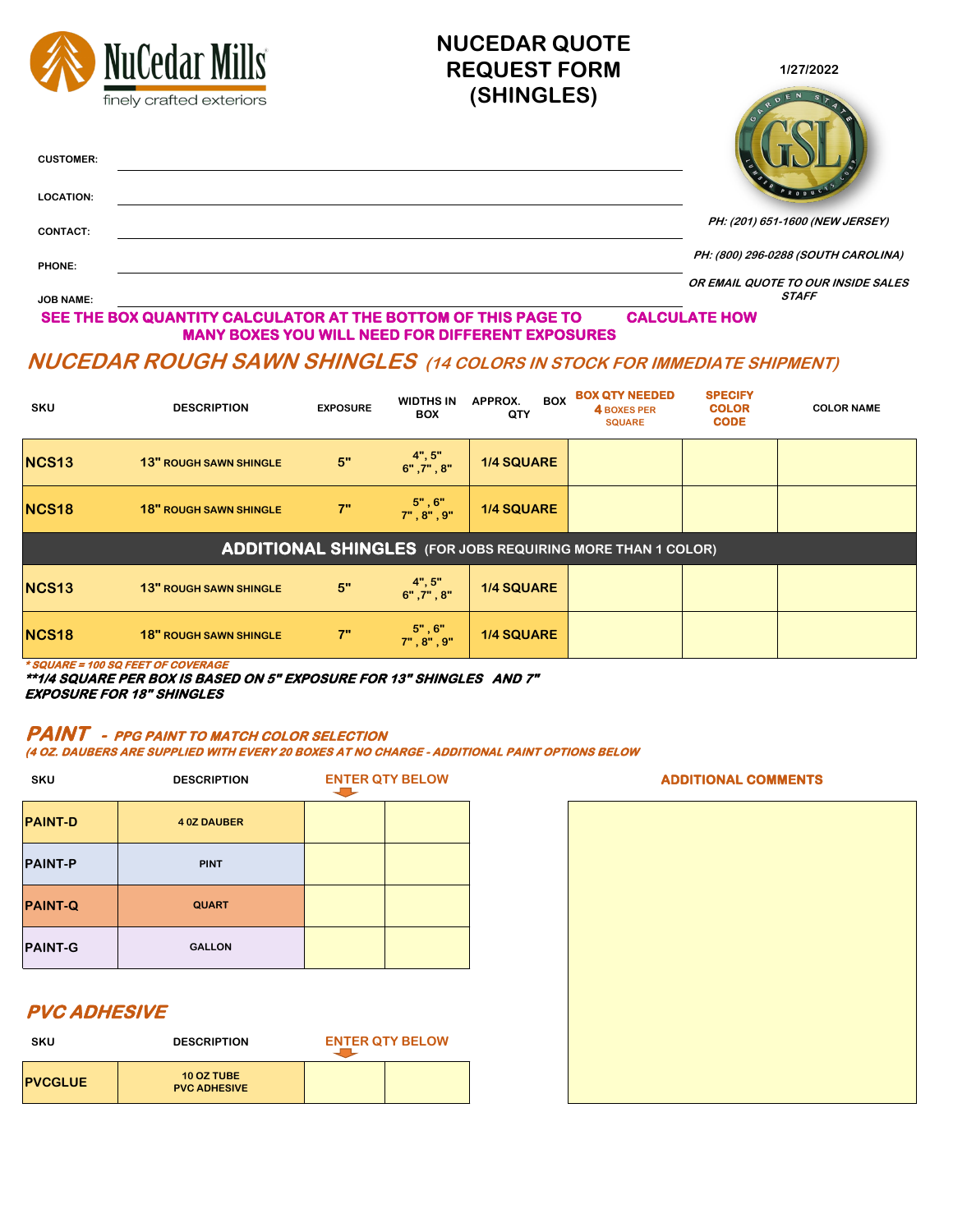



**CUSTOMER:**

**LOCATION:**

**CONTACT:**

**PHONE:**

**JOB NAME:**

| <b>SKU</b>     | <b>DESCRIPTION</b>                               | <b>LENGTH</b> | <b>APPROX PC</b><br><b>PER SQUARE</b><br>(16' LENGTHS) | <b>PIECES NEEDED</b><br>(16' LENGTHS) | <b>SPECIFY</b><br><b>TEXTURE</b><br>(S) SMOOTH<br>(RS) ROUGH SAWN | <b>SPECIFY</b><br><b>COLOR</b><br><b>CODE</b> | <b>COLOR NAME</b> |
|----------------|--------------------------------------------------|---------------|--------------------------------------------------------|---------------------------------------|-------------------------------------------------------------------|-----------------------------------------------|-------------------|
| <b>RUSTIC6</b> | 5/8 x 5-1/2 CHANNEL RUSTIC<br>$(4"$ FACE)        | 16'           | 15                                                     |                                       |                                                                   |                                               |                   |
| <b>RUSTIC8</b> | 5/8 x 7-1/4 CHANNEL RUSTIC<br>(5-3/4" FACE)      | 16'           | 12                                                     |                                       |                                                                   |                                               |                   |
| TG6            | 5/8 x 5-1/2 TONGUE & GROOVE<br>$(5"$ FACE)       | 16'           | 15                                                     |                                       |                                                                   |                                               |                   |
| TG8            | 5/8 x 7-1/4 TONGUE AND GROOVE<br>$(6-3/4"$ FACE) | 16'           | 12                                                     |                                       |                                                                   |                                               |                   |
| <b>BOARD</b>   | 5/8 X 9-1/4" S4S BOARD                           | 16'           | 9                                                      |                                       |                                                                   |                                               |                   |
| <b>BATTEN</b>  | 3/4 X 2" BATTEN                                  | 16'           | 9                                                      |                                       |                                                                   |                                               |                   |

| <b>SKU</b>     | <b>DESCRIPTION</b> | <b>ENTER QTY BELOW</b> |
|----------------|--------------------|------------------------|
| <b>PAINT-D</b> | <b>40Z DAUBER</b>  |                        |
| <b>PAINT-P</b> | <b>PINT</b>        |                        |
| <b>PAINT-Q</b> | <b>QUART</b>       |                        |
| <b>PAINT-G</b> | <b>GALLON</b>      |                        |

| SKU            | <b>DESCRIPTION</b>             | <b>ENTER QTY BELOW</b> |
|----------------|--------------------------------|------------------------|
| <b>PVCGLUE</b> | <b>10 OZ TUBE PVC ADHESIVE</b> |                        |

#### **ADDITIONAL COMMENTS**

#### **PVC ADHESIVE**

**\* SQUARE = 100 SQ FEET OF COVERAGE**

#### **PAINT - PPG PAINT TO MATCH COLOR SELECTION**

| <b>SKU</b>        | <b>DESCRIPTION</b>                                                                     | QTY/BOX                                   | <b>RECOMMENDED QTY</b><br>(BASED ON ABOVE SELECTIONS) | <b>ENTER QTY NEEDED NEXT TO</b> | <b>SELECTION BELOW</b> |
|-------------------|----------------------------------------------------------------------------------------|-------------------------------------------|-------------------------------------------------------|---------------------------------|------------------------|
| <b>ISTARPVC-P</b> | <b>STARBORN PRO-PLUG SYSTEM</b><br><b>(PREFINISHED TO YOUR COLOR)</b><br><b>OPTION</b> | <b>375 SCREWS &amp; l</b><br><b>PLUGS</b> |                                                       |                                 |                        |

#### **(4 OZ. DAUBERS ARE SUPPLIED WITH EVERY 6 SQUARES AT NO CHARGE - ADDITIONAL PAINT OPTIONS BELOW**

## **ADDITIONAL FASTENERS \*\*ALL REQUIRED FASTENERS ARE INCLUDED AT NO ADDITIONAL CHARGE\*\***

## **NUCEDAR QUOTE REQUEST FORM (VERTICAL SIDING)**

# **NuCedar Vertical Siding**

**PH: (800) 296-0288 (SOUTH CAROLINA) OR EMAIL QUOTE TO OUR INSIDE SALES STAFF**

**PH: (201) 651-1600 (NEW JERSEY)**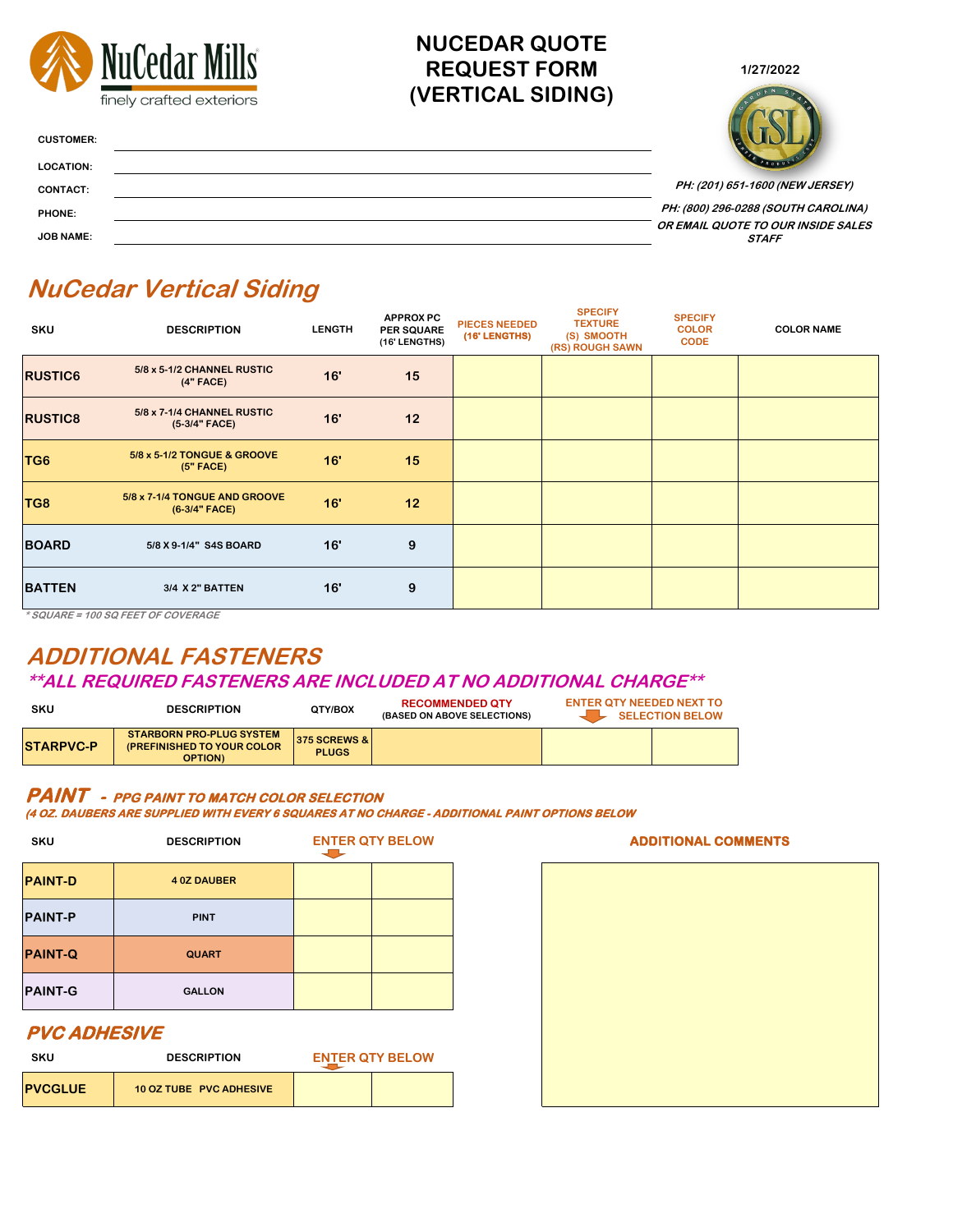



**CUSTOMER:**

**LOCATION:**

**CONTACT:**

**PHONE:**

**JOB NAME:**

| <b>SKU</b>      | <b>DESCRIPTION</b>                | <b>LENGTH</b> | <b>APPROX PC PER</b><br><b>SQUARE (16'</b><br><b>LENGTHS)</b> | <b>PIECES NEEDED</b><br>(16' LENGTHS) | <b>SPECIFY</b><br><b>TEXTURE</b><br>(S) SMOOTH<br>(RS) ROUGH SAWN | <b>SPECIFY</b><br><b>COLOR</b><br><b>CODE</b> | <b>COLOR NAME</b> |
|-----------------|-----------------------------------|---------------|---------------------------------------------------------------|---------------------------------------|-------------------------------------------------------------------|-----------------------------------------------|-------------------|
| <b>MSHIP4F</b>  | <b>4" FACE WIDTH - FLUSH FIT</b>  | 16'           | 19                                                            |                                       |                                                                   |                                               |                   |
| <b>MSHIP4E</b>  | 4" FACE WIDTH - 1/8" GROOVE       | 16'           | 19                                                            |                                       |                                                                   |                                               |                   |
| <b>MSHIP4Q</b>  | 4" FACE WIDTH - 1/4" GROOVE       | 16'           | 19                                                            |                                       |                                                                   |                                               |                   |
| <b>MSHIP4H</b>  | 4" FACE WIDTH - 1/2" GROOVE       | 16'           | 19                                                            |                                       |                                                                   |                                               |                   |
| <b>MSHIP6F</b>  | 6" FACE WIDTH - FLUSH FIT         | 16'           | 13                                                            |                                       |                                                                   |                                               |                   |
| <b>MSHIP6E</b>  | 6" FACE WIDTH - 1/8" GROOVE       | 16'           | 13                                                            |                                       |                                                                   |                                               |                   |
| <b>MSHIP6Q</b>  | 6" FACE WIDTH - 1/4" GROOVE       | 16'           | 13                                                            |                                       |                                                                   |                                               |                   |
| <b>MSHIP6H</b>  | 6" FACE WIDTH - 1/2" GROOVE       | 16'           | 13                                                            |                                       |                                                                   |                                               |                   |
| <b>MSHIP8F</b>  | 8" FACE WIDTH - FLUSH FIT         | 16'           | 10                                                            |                                       |                                                                   |                                               |                   |
| <b>MSHIP8E</b>  | 8" FACE WIDTH - 1/8" GROOVE       | 16'           | 10                                                            |                                       |                                                                   |                                               |                   |
| <b>MSHIP8Q</b>  | 8" FACE WIDTH - 1/4" GROOVE       | 16'           | 10                                                            |                                       |                                                                   |                                               |                   |
| <b>MSHIP8H</b>  | 8" FACE WIDTH - 1/2" GROOVE       | 16'           | 10                                                            |                                       |                                                                   |                                               |                   |
| MSHIP10F        | <b>10" FACE WIDTH - FLUSH FIT</b> | 16'           | 8                                                             |                                       |                                                                   |                                               |                   |
| <b>MSHIP10E</b> | 10" FACE WIDTH - 1/8" GROOVE      | 16'           | 8                                                             |                                       |                                                                   |                                               |                   |
| MSHIP10Q        | 10" FACE WIDTH - 1/4" GROOVE      | 16'           | 8                                                             |                                       |                                                                   |                                               |                   |
| MSHIP10H        | 10" FACE WIDTH - 1/2" GROOVE      | 16'           | 8                                                             |                                       |                                                                   |                                               |                   |

# **NuCedar Modern Shiplap**

**OR EMAIL QUOTE TO OUR INSIDE SALES STAFF PH: (800) 296-0288 (SOUTH CAROLINA)**

**\* SQUARE = 100 SQ FEET OF COVERAGE**

**NUCEDAR QUOTE REQUEST FORM (VERTICAL SIDING)**

**PH: (201) 651-1600 (NEW JERSEY)**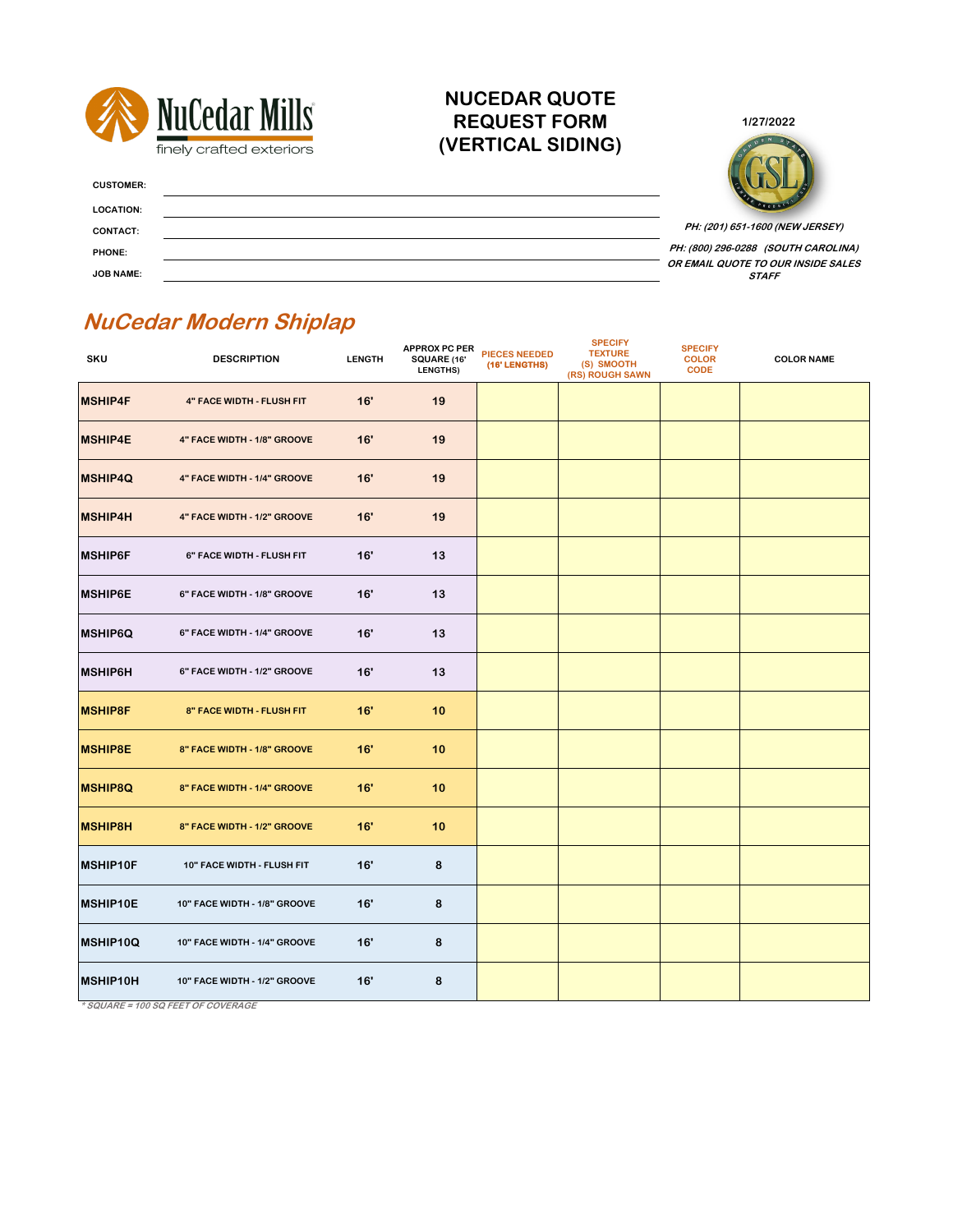| SKU              | <b>DESCRIPTION</b>                                                                     | QTY/BOX                                   | <b>RECOMMENDED QTY</b><br>(BASED ON ABOVE SELECTIONS) | <b>ENTER QTY NEEDED NEXT TO</b><br><b>SELECTION BELOW</b> |
|------------------|----------------------------------------------------------------------------------------|-------------------------------------------|-------------------------------------------------------|-----------------------------------------------------------|
| <b>STARPVC-P</b> | <b>STARBORN PRO-PLUG SYSTEM</b><br><b>(PREFINISHED TO YOUR COLOR)</b><br><b>OPTION</b> | <b>375 SCREWS &amp; I</b><br><b>PLUGS</b> |                                                       |                                                           |

# **ADDITIONAL FASTENERS \*\*ALL**

#### **REQUIRED FASTENERS ARE INCLUDED AT NO ADDITIONAL CHARGE\*\***

| <b>SKU</b>          | <b>DESCRIPTION</b>             | <b>ENTER QTY BELOW</b><br>$\overline{\phantom{a}}$ | <b>ADDITIONAL COMMENTS</b> |
|---------------------|--------------------------------|----------------------------------------------------|----------------------------|
| <b>PAINT-D</b>      | <b>4 0Z DAUBER</b>             |                                                    |                            |
| <b>PAINT-P</b>      | <b>PINT</b>                    |                                                    |                            |
| <b>PAINT-Q</b>      | <b>QUART</b>                   |                                                    |                            |
| <b>PAINT-G</b>      | <b>GALLON</b>                  |                                                    |                            |
| <b>PVC ADHESIVE</b> |                                |                                                    |                            |
| <b>SKU</b>          | <b>DESCRIPTION</b>             | <b>ENTER QTY BELOW</b>                             |                            |
| <b>PVCGLUE</b>      | <b>10 OZ TUBE PVC ADHESIVE</b> |                                                    |                            |

#### **PAINT - PPG PAINT TO MATCH COLOR SELECTION**

**(4 OZ. DAUBERS ARE SUPPLIED WITH EVERY 6 SQUARES AT NO CHARGE - ADDITIONAL PAINT OPTIONS BELOW**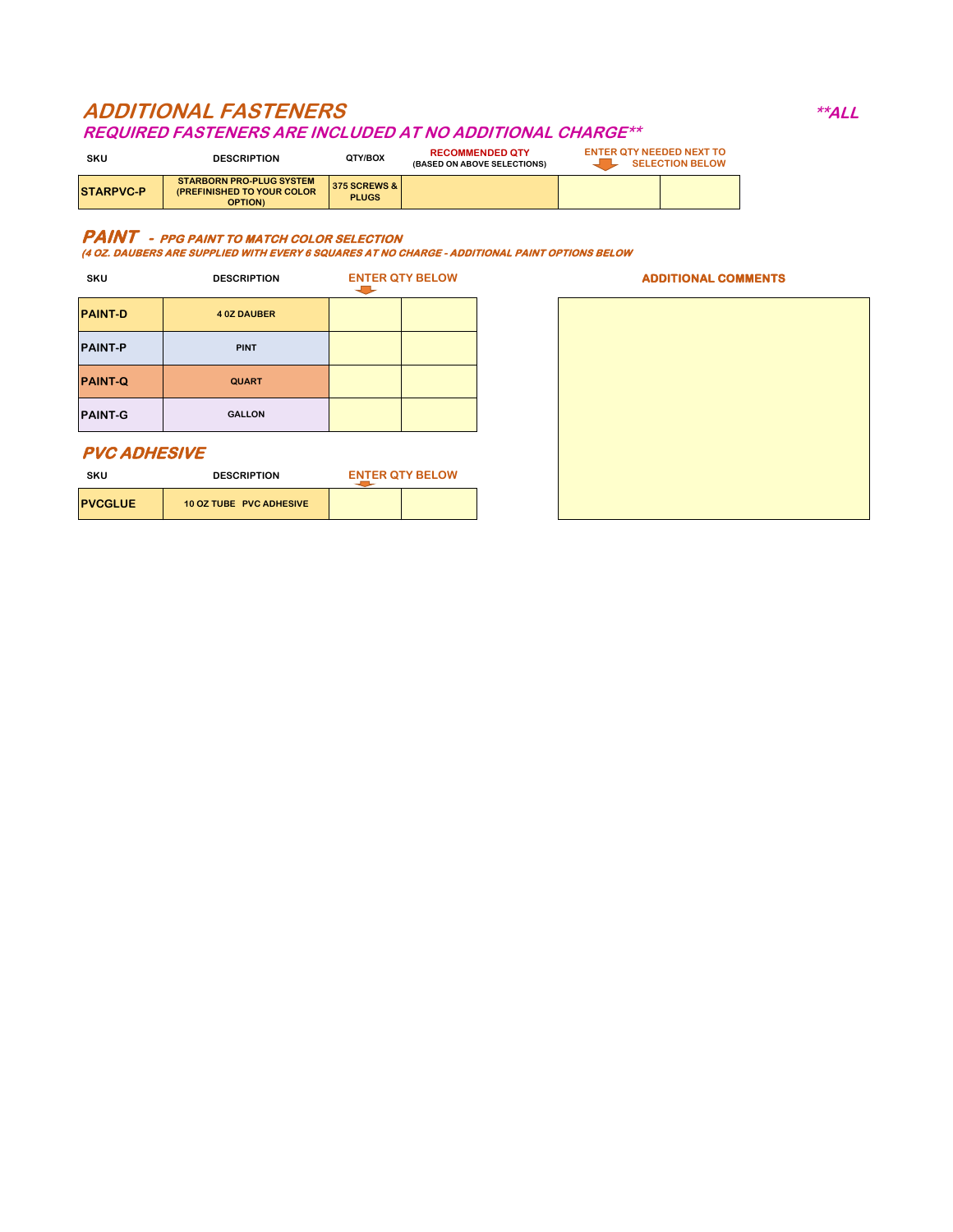



**CUSTOMER:**

| <b>LOCATION:</b> | PRODUCT                                            |
|------------------|----------------------------------------------------|
| <b>CONTACT:</b>  | PH: (201) 651-1600 (NEW JERSEY)                    |
| <b>PHONE:</b>    | PH: (800) 296-0288 (SOUTH CAROLINA)                |
| <b>JOB NAME:</b> | OR EMAIL QUOTE TO OUR INSIDE SALES<br><b>STAFF</b> |

| <b>SKU</b>            | <b>DESCRIPTION</b>                                | <b>LENGTHS</b><br><b>AVAILABLE</b> | <b>LENGTH</b><br><b>NEEDED</b> | <b>PIECES</b><br><b>NEEDED</b> | <b>SPECIFY TEXTURE</b><br>(S) SMOOTH<br>(WG) WOODGRAIN<br>(RS) ROUGH SAWN | <b>SPECIFY</b><br><b>COLOR</b><br><b>CODE</b> | <b>COLOR NAME</b> |
|-----------------------|---------------------------------------------------|------------------------------------|--------------------------------|--------------------------------|---------------------------------------------------------------------------|-----------------------------------------------|-------------------|
|                       |                                                   |                                    | <b>S4S TRIMBOARDS</b>          |                                |                                                                           |                                               |                   |
| D12PVC-P              | <b>1X2 S4S TRIMBOARDS</b><br>$(3/4" X 1-1/2")$    | <b>16' OR 18'</b>                  |                                |                                |                                                                           |                                               |                   |
| D13PVC-P              | <b>1X3 S4S TRIMBOARDS</b><br>$(3/4" X 2-1/2")$    | <b>16' OR 18'</b>                  |                                |                                |                                                                           |                                               |                   |
| D14PVC-P              | <b>1X4 S4S TRIMBOARDS</b><br>$(3/4" X 3-1/2")$    | <b>16' OR 18'</b>                  |                                |                                |                                                                           |                                               |                   |
| D <sub>15</sub> PVC-P | <b>1X5 S4S TRIMBOARDS</b><br>$(3/4" X 4-1/2")$    | <b>16' OR 18'</b>                  |                                |                                |                                                                           |                                               |                   |
| D16PVC-P              | <b>1X6 S4S TRIMBOARDS</b><br>$(3/4" X 5-1/2")$    | <b>16' OR 18'</b>                  |                                |                                |                                                                           |                                               |                   |
| D18PVC-P              | <b>1X8 S4S TRIMBOARDS</b><br>$(3/4" X 7-1/4")$    | <b>16' OR 18'</b>                  |                                |                                |                                                                           |                                               |                   |
| <b>D110PVC-P</b>      | <b>1X10 S4S TRIMBOARDS</b><br>$(3/4" X 9-1/4")$   | <b>16' OR 18'</b>                  |                                |                                |                                                                           |                                               |                   |
| <b>D112PVC-P</b>      | <b>1X12 S4S TRIMBOARDS</b><br>$(3/4" X 11-1/4" )$ | <b>16' OR 18'</b>                  |                                |                                |                                                                           |                                               |                   |
| D116PVC-P             | <b>1X16 S4S TRIMBOARDS</b><br>$(3/4" X 15-1/4")$  | 16' OR 18'                         |                                |                                |                                                                           |                                               |                   |
| D544PVC-P             | 5/4X4 S4S TRIMBOARDS<br>$(1" X 3-1/2" )$          | 16' OR 18'                         |                                |                                |                                                                           |                                               |                   |
| D546PVC-P             | 5/4X6 S4S TRIMBOARDS<br>$(1" X 5-1/2" )$          | <b>16' OR 18'</b>                  |                                |                                |                                                                           |                                               |                   |
| D548PVC-P             | 5/4X8 S4S TRIMBOARDS<br>$(1" X 7-1/4")$           | <b>16' OR 18'</b>                  |                                |                                |                                                                           |                                               |                   |
| <b>D5410PVC-P</b>     | 5/4X10 S4S TRIMBOARDS<br>$(1"X9-1/4")$            | <b>16' OR 18'</b>                  |                                |                                |                                                                           |                                               |                   |
| <b>D5412PVC-P</b>     | 5/4X12 S4S TRIMBOARDS<br>$(1" X 11-1/4")$         | <b>16' OR 18'</b>                  |                                |                                |                                                                           |                                               |                   |
| <b>CORNERS</b>        |                                                   |                                    |                                |                                |                                                                           |                                               |                   |
| <b>SCORNER4</b>       | 5/4 X 4 STANDARD CORNER<br>$(1" X 3-1/2 X 3-1/2)$ | 20'                                |                                |                                |                                                                           |                                               |                   |
| <b>SCORNER6</b>       | 5/4 X 6 STANDARD CORNER<br>$(1" X 5-1/2 X 5-1/2)$ | 20'                                |                                |                                |                                                                           |                                               |                   |
| <b>JCORNER</b>        | <b>5/4 X 6 J-CORNER</b><br>$(1" X 5-1/2 X 5-1/2)$ | 20'                                |                                |                                |                                                                           |                                               |                   |

## **NUCEDAR QUOTE REQUEST FORM (NUCEDAR TRIM)**

### **UNIVERSAL TRIM CORNER AND HEADER TRIM**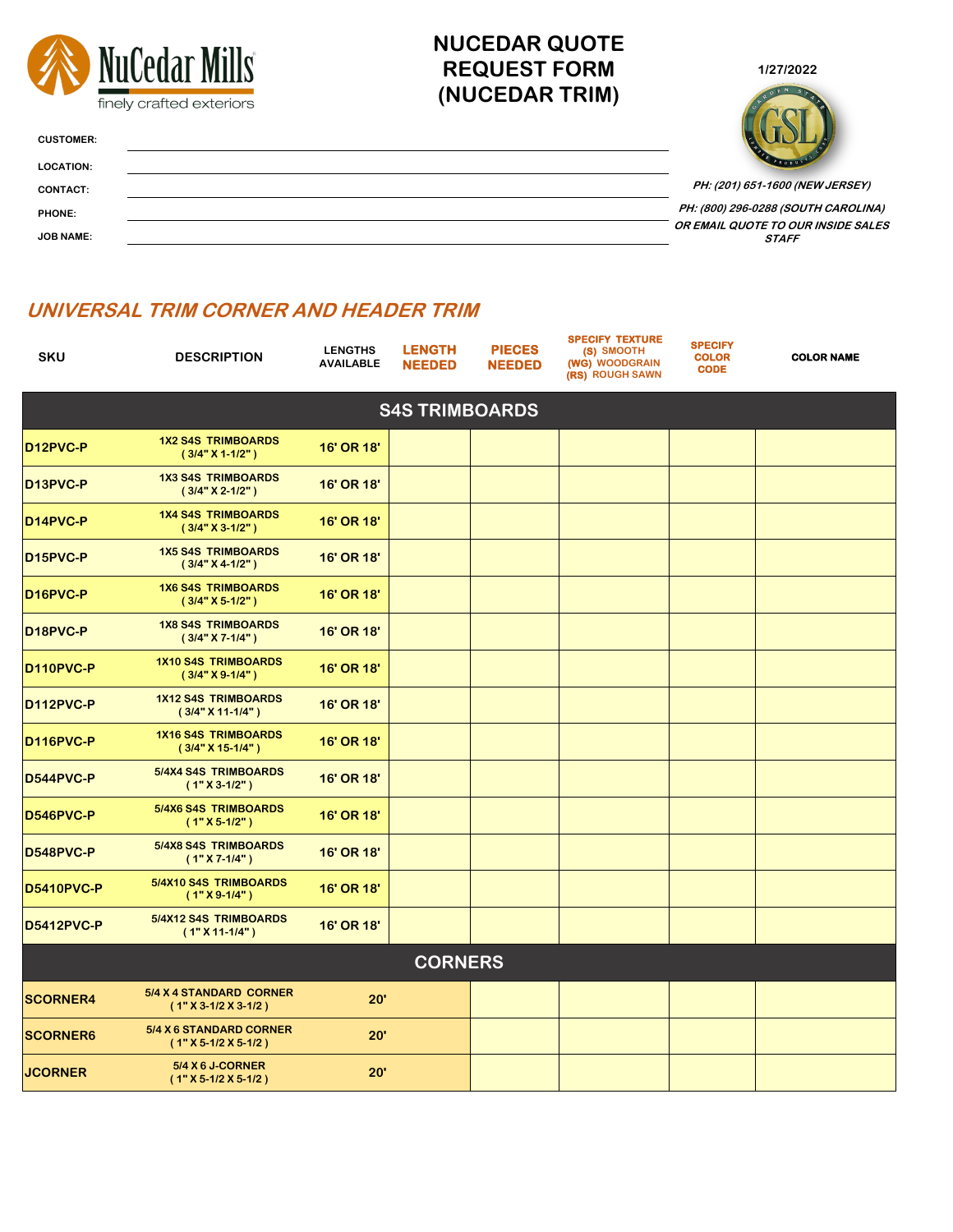| <b>CUSTOMER:</b><br><b>LOCATION:</b><br><b>CONTACT:</b><br><b>PHONE:</b><br><b>JOB NAME:</b> | NuCedar Mills<br>finely crafted exteriors            |                                       | <b>NUCEDAR QUOTE</b><br><b>REQUEST FORM</b><br>(NUCEDAR TRIM) | 1/27/2022<br>PH: (201) 651-1600 (NEW JERSEY)<br>PH: (800) 296-0288 (SOUTH CAROLINA)<br>OR EMAIL QUOTE TO OUR INSIDE SALES<br><b>STAFF</b> |                                               |                   |
|----------------------------------------------------------------------------------------------|------------------------------------------------------|---------------------------------------|---------------------------------------------------------------|-------------------------------------------------------------------------------------------------------------------------------------------|-----------------------------------------------|-------------------|
| <b>SKU</b>                                                                                   | <b>DESCRIPTION</b>                                   | <b>LENGTH</b>                         | <b>PIECES</b><br><b>NEEDED</b>                                | <b>SPECIFY TEXTURE</b><br>(S) SMOOTH<br>(WG) WOODGRAIN<br>(RS) ROUGH SAWN                                                                 | <b>SPECIFY</b><br><b>COLOR</b><br><b>CODE</b> | <b>COLOR NAME</b> |
|                                                                                              |                                                      | J-POCKET TRIM - WITH 3/4" X 3/4" DADO |                                                               |                                                                                                                                           |                                               |                   |
| JTRIM4                                                                                       | 5/4 X 4 J-POCKET TRIM<br>(1"X4")                     | 18'                                   |                                                               |                                                                                                                                           |                                               |                   |
| JTRIM6                                                                                       | 5/4 X 6 J-POCKET TRIM<br>$(1" X 5-1/2" )$            | 18'                                   |                                                               |                                                                                                                                           |                                               |                   |
| <b>JTRIM8</b>                                                                                | 5/4 X 8 J-POCKET TRIM<br>$(1" X 7-1/4")$             | 18'                                   |                                                               |                                                                                                                                           |                                               |                   |
| JTRIM10                                                                                      | 5/4 X 10 J-POCKET TRIM<br>$(1"X9-1/4")$              | 18'                                   |                                                               |                                                                                                                                           |                                               |                   |
| JTRIM12                                                                                      | 5/4 X 12 J-POCKET TRIM<br>$(1" X 11-1/4")$           | 18'                                   |                                                               |                                                                                                                                           |                                               |                   |
|                                                                                              | DOUBLE J-POCKET TRIM - WITH 3/4" X 3/4" DADO 2 SIDES |                                       |                                                               |                                                                                                                                           |                                               |                   |
| <b>DJTRIM4</b>                                                                               | 5/4X4 DOUBLE J-POCKET TRIM<br>(1"X4")                | 18'                                   |                                                               |                                                                                                                                           |                                               |                   |
| <b>DJTRIM6</b>                                                                               | 5/4X6 DOUBLE J-POCKET TRIM<br>$(1" X 5-1/2" )$       | 18'                                   |                                                               |                                                                                                                                           |                                               |                   |
| <b>DJTRIM8</b>                                                                               | 5/4X8 DOUBLE J-POCKET TRIM<br>$(1" X 7-1/4")$        | 18'                                   |                                                               |                                                                                                                                           |                                               |                   |
| <b>DJTRIM10</b>                                                                              | 5/4X10 DOUBLE J-POCKET TRIM<br>$(1"X9-1/4")$         | 18'                                   |                                                               |                                                                                                                                           |                                               |                   |
| <b>DJTRIM12</b>                                                                              | 5/4X12 DOUBLE J-POCKET TRIM<br>$(1" X 11-1/4" )$     | 18'                                   |                                                               |                                                                                                                                           |                                               |                   |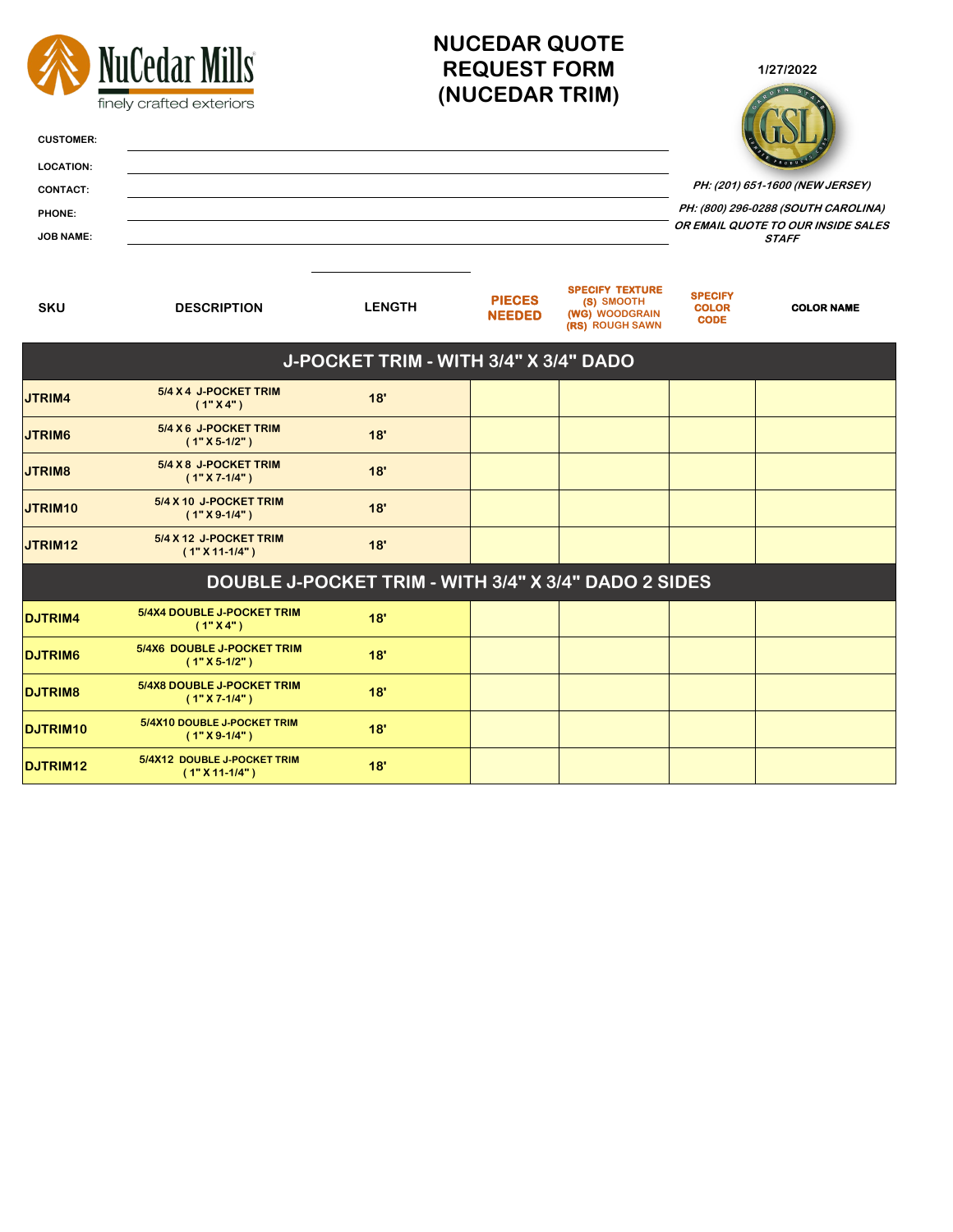

| <b>HCOAT-T</b> | <b>HEADCOATE FASTENERS</b>                                                         | <b>350 SCREWS</b> |  |  |
|----------------|------------------------------------------------------------------------------------|-------------------|--|--|
| <b>SBIT</b>    | <b>SMARTBIT DEPTH SETTER</b><br>(REQUIRED IF USING HEADCOATE)<br><b>FASTENERS)</b> | <b>SMART BIT</b>  |  |  |

| SKU               | <b>DESCRIPTION</b>                                                                       | QTY/BOX                                   | <b>RECOMMENDED QTY</b><br><b>(BASED ON ABOVE SELECTIONS)</b> | <b>ENTER QTY NEEDED NEXT TO</b> | <b>SELECTION BELOW</b> |
|-------------------|------------------------------------------------------------------------------------------|-------------------------------------------|--------------------------------------------------------------|---------------------------------|------------------------|
| <b>ISTARPVC-P</b> | <b>STARBORN PRO-PLUG SYSTEM</b><br><b>(PREFINISHED TO YOUR COLOR)</b><br><b>OPTION</b> ) | <b>375 SCREWS &amp; L</b><br><b>PLUGS</b> |                                                              |                                 |                        |

#### **ADDITIONAL FASTENERS \*\*All fasteners are Included with s4s trimboards at no charge\*\***

| <b>SKU</b>          | <b>DESCRIPTION</b>                       | <b>ENTER QTY BELOW</b><br>$\overline{\phantom{a}}$ |
|---------------------|------------------------------------------|----------------------------------------------------|
| <b>PAINT-D</b>      | <b>40Z DAUBER</b>                        |                                                    |
| <b>PAINT-P</b>      | <b>PINT</b>                              |                                                    |
| <b>PAINT-Q</b>      | <b>QUART</b>                             |                                                    |
| <b>PAINT-G</b>      | <b>GALLON</b>                            |                                                    |
| <b>PVC ADHESIVE</b> |                                          |                                                    |
| <b>SKU</b>          | <b>DESCRIPTION</b>                       | ENTER QTY BELOW                                    |
| <b>PVCGLUE</b>      | <b>10 OZ TUBE</b><br><b>PVC ADHESIVE</b> |                                                    |

#### **PAINT - PPG PAINT TO MATCH COLOR SELECTION**

**(4 OZ. DAUBERS ARE SUPPLIED WITH EVERY 6 SQUARES AT NO CHARGE - ADDITIONAL PAINT OPTIONS BELOW**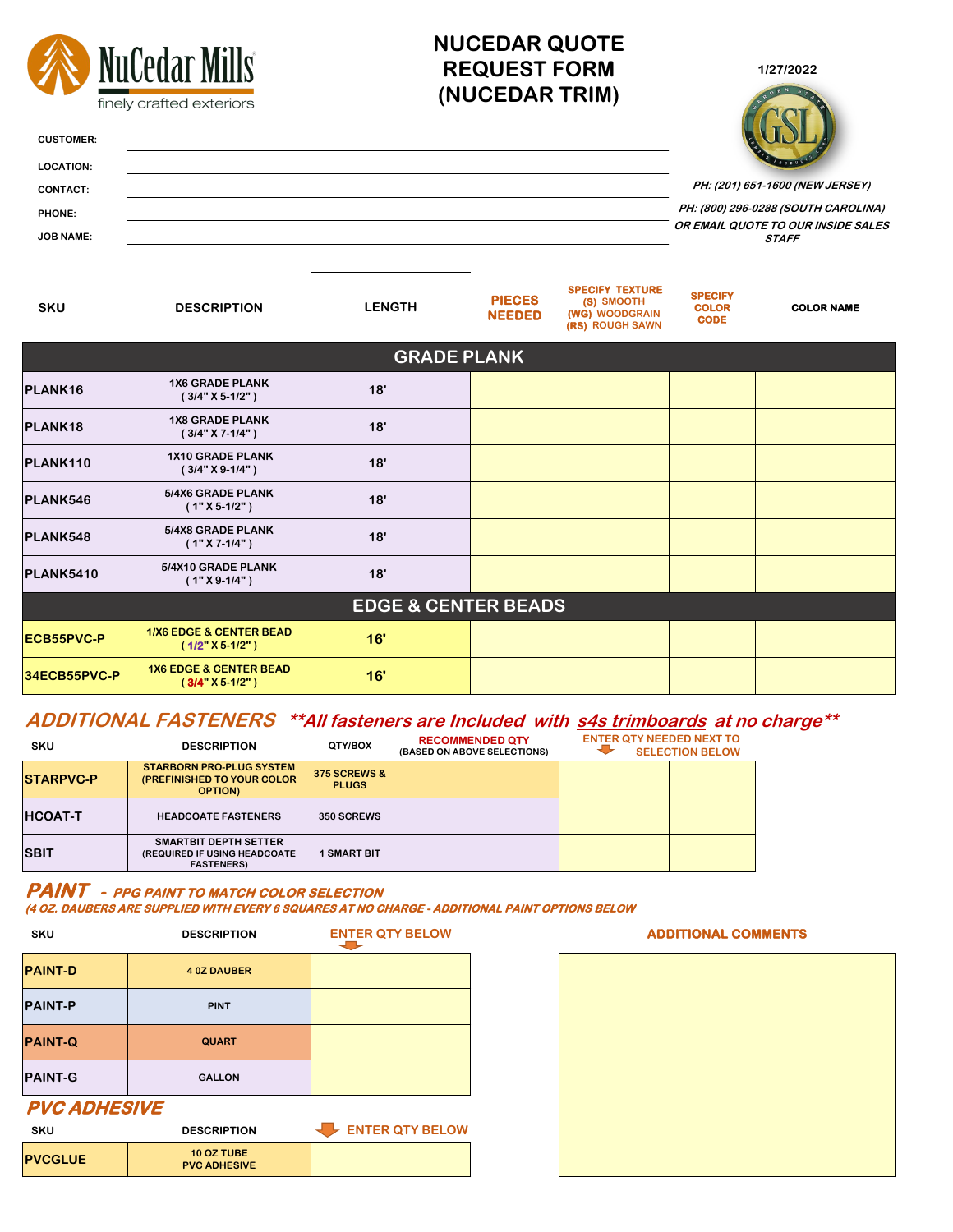



**CUSTOMER:**

| <b>LOCATION:</b> | PRODUCTS                                           |
|------------------|----------------------------------------------------|
| <b>CONTACT:</b>  | PH: (201) 651-1600 (NEW JERSEY)                    |
| <b>PHONE:</b>    | PH: (800) 296-0288 (SOUTH CAROLINA)                |
| <b>JOB NAME:</b> | OR EMAIL QUOTE TO OUR INSIDE SALES<br><b>STAFF</b> |

### **NUCEDAR QUOTE REQUEST FORM (NUCEDAR MOULDINGS)**

# **NUCEDAR MOULDINGS**

| <b>SKU</b>                        | <b>DESCRIPTION</b>                                       | <b>LENGTH</b> | <b>PIECES NEEDED</b> | <b>SPECIFY</b><br><b>COLOR</b><br><b>CODE</b> | <b>COLOR NAME</b> |
|-----------------------------------|----------------------------------------------------------|---------------|----------------------|-----------------------------------------------|-------------------|
| <b>PRE-FINISHED PVC MOULDINGS</b> |                                                          |               |                      |                                               |                   |
| <b>ECB55PVC-P</b>                 | <b>1/X6 EDGE &amp; CENTER BEAD</b><br>$(1/2" X 5-1/2" )$ | 16'           |                      |                                               |                   |
| 34ECB55PVC-P                      | <b>1X6 EDGE &amp; CENTER BEAD</b><br>$(3/4" X 5-1/2" )$  | 16'           |                      |                                               |                   |
| 138BBPVC-P                        | <b>BACK BAND 1-3/8 x 1-3/8</b>                           | 16'           |                      |                                               |                   |
| <b>BB514PVC-P</b>                 | BASE (Combo/Band) 9/16 X 5-1/4                           | 16'           |                      |                                               |                   |
| WM164PVC-P                        | <b>BASE CAP 11/16 X 1-1/8</b>                            | 16'           |                      |                                               |                   |
| <b>8416PVC-P</b>                  | <b>BASE MOULDING 5/8 X 1-5/8</b>                         | 16'           |                      |                                               |                   |
| <b>BDB35PVC-P</b>                 | BASE / CASING (Beaded) 3/4 x 3-1/2                       | 16'           |                      |                                               |                   |
| <b>BP512PVC-P</b>                 | BEADED PLANKING 3/8 X 5-1/2                              | 16'           |                      |                                               |                   |
| <b>8016PVC-P</b>                  | <b>BED MOULDING 9/16 X 1-5/8</b>                         | 16'           |                      |                                               |                   |
| <b>WM180PVC-P</b>                 | BRICK MOULDING 1-1/4 X 2                                 | 17'           |                      |                                               |                   |
| <b>WC1CTPVC-P</b>                 | <b>CASING (WINDSOR) 1-1/16 X 3-1/2</b>                   | 16'           |                      |                                               |                   |
| <b>BC5PVC-P</b>                   | COVE/CROWN (Beaded) 1-1/16 X 5-1/4                       | 16'           |                      |                                               |                   |
| <b>WM93PVC-P</b>                  | COVE MOULDING 3/4 X 3/4                                  | 16'           |                      |                                               |                   |
| <b>WM47PVC-P</b>                  | <b>CROWN 11/16 X 4-5/8</b>                               | 16'           |                      |                                               |                   |
| <b>L8027PVC-P</b>                 | <b>CROWN 9/16 X 5-1/4</b>                                | 16'           |                      |                                               |                   |
| <b>WM53PVC-P</b>                  | <b>CROWN 9/16 X 2-5/8</b>                                | 16'           |                      |                                               |                   |
| LWM49PVC-P                        | <b>CROWN 9/16 X 3-5/8</b>                                | 16'           |                      |                                               |                   |
| UC41PVC-P                         | <b>CROWN 11/16 X 4-5/8</b>                               | 16'           |                      |                                               |                   |
| <b>WM197PVC-P</b>                 | <b>DRIP CAP 11/16 X 1-5/8</b>                            | 16'           |                      |                                               |                   |
| ECBCAPPVC-PNOW                    | <b>EDGE &amp; CENTER BEAD CAP 1-3/8 X 1-3/4</b>          | 16'           |                      |                                               |                   |
| <b>8577PVC-P</b>                  | NOSE AND COVE 5/8 X 3/4                                  | 16'           |                      |                                               |                   |
| <b>8578PVC-P</b>                  | <b>NOSE AND COVE 11/16 X 1-1/8</b>                       | 16'           |                      |                                               |                   |
| <b>ES11PVC-P</b>                  | <b>PANEL MOULDING (Rabbeted) 1-1/8 X 1-3/4</b>           | 16'           |                      |                                               |                   |